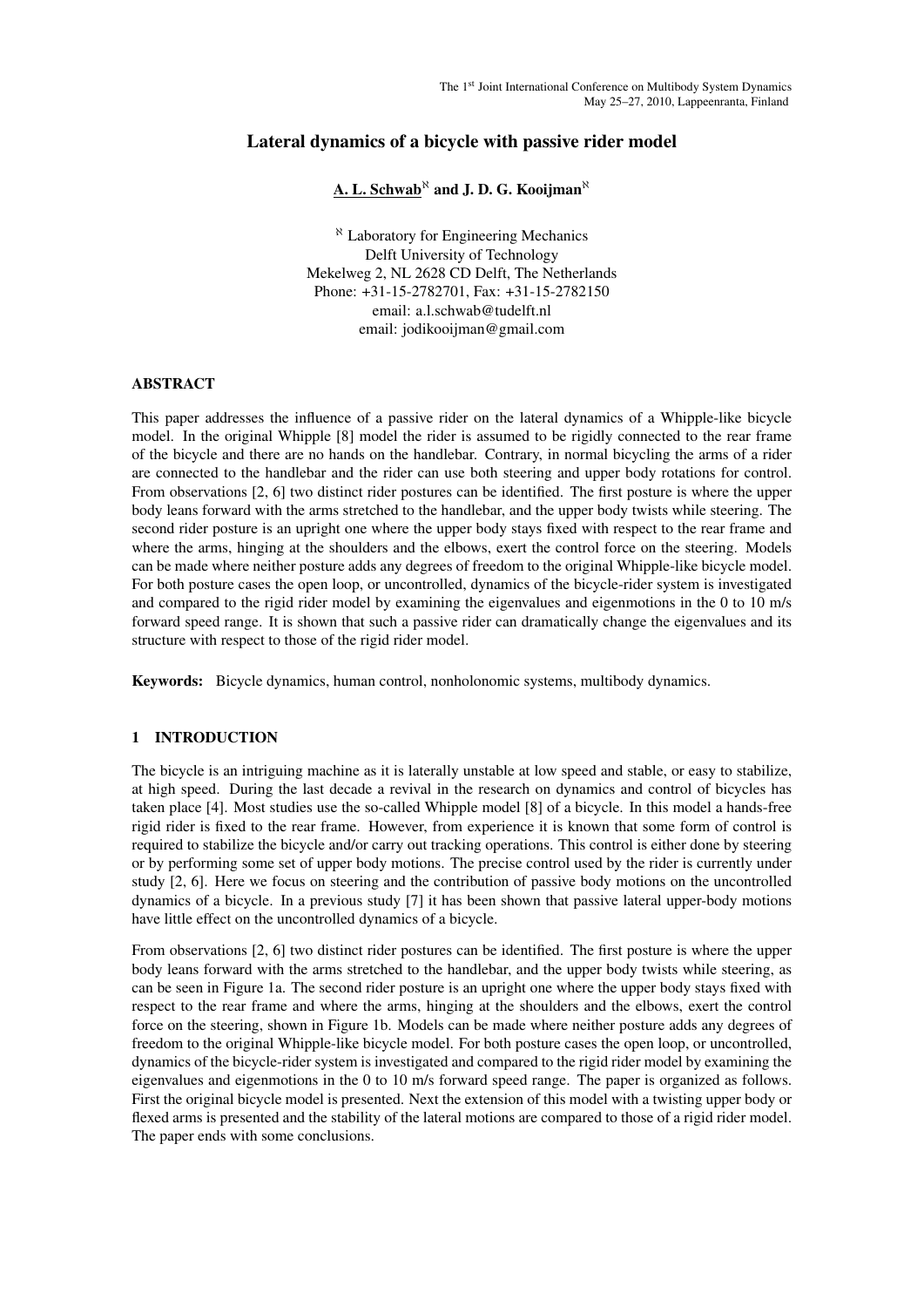



(a) Rider A on the Stratos bicycle (b) Rider A on the Browser bicycle

Figure 1: Bicycling on a treadmill, two distinct postures: a) Rider A on the Stratos bicycle with forward leaned body and stretched arms. b) Rider A on the Browser bicycle with an upright body and flexed arms.

## 2 BICYCLE MODEL

The basic bicycle model used is the so-called Whipple [8] model which recently has been benchmarked [4]. The model, see Figure 2, consists of four rigid bodies connected by revolute joints. The contact between the knife-edge wheels and the flat level surface is modelled by holonomic constraints in the normal direction and by non-holonomic constraints in the longitudinal and lateral direction. In this original model it is assumed that the rider is rigidly attached to the rear frame and has no hands on the handlebar. The resulting non-holonomic mechanical model has three velocity degrees of freedom: forward speed *v*, lean rate  $\phi$  and steering rate  $\dot{\delta}$ .

For the stability analysis of the lateral motions we consider the linearized equations of motion for small perturbations about the upright steady forward motion. These linearized equations of motion are fully described in Meijaard 2007 [4]. They are expressed in terms of small changes in the lateral degrees of



Figure 2: The bicycle model: four rigid bodies (rear wheel R, rear frame B, front handlebar assembly H, front wheel F) connected by three revolute joints (rear hub, steering axis, front hub), together with the coordinate system, and the degrees of freedom.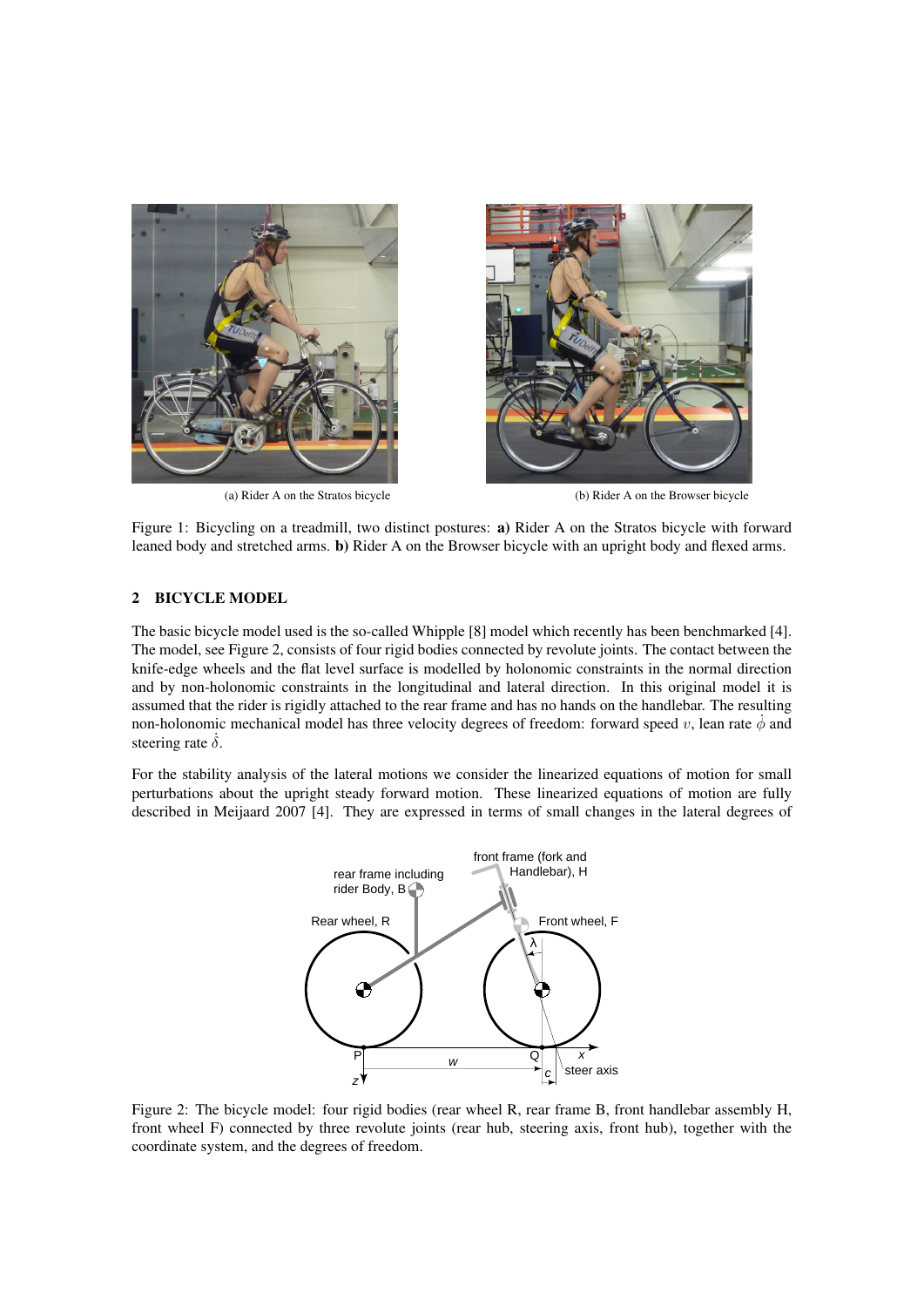freedom (the rear frame roll angle, *ϕ*, and the steering angle, *δ*) from the upright straight ahead configuration  $(\phi, \delta) = (0, 0)$ , at a forward speed *v*, and have the form

$$
M\ddot{q} + vC_1\dot{q} + [gK_0 + v^2K_2]q = f,
$$
\n(1)

where the time-varying variables are  $\mathbf{q} = [\phi, \delta]^T$  and the lean and steering torques  $\mathbf{f} = [T_{\phi}, T_{\delta}]^T$ . The coefficients in this equation are: a constant symmetric mass matrix, **M**, a damping-like (there is no real damping) matrix,  $vC_1$ , which is linear in the forward speed  $v$ , and a stiffness matrix which is the sum of a constant symmetric part,  $gK_0$ , and a part,  $v^2K_2$ , which is quadratic in the forward speed. The forces on the right-hand side, **f**, are the applied forces which are energetically dual to the degrees of freedom **q**.

The entries in the constant coefficient matrices  $M, C_1, K_0$ , and  $K_2$  can be calculated from a non-minimal set of 25 bicycle parameters as described in Meijaard 2007 [4]. A procedure for measuring these parameters for a real bicycle is described in [3], where measured values for the bicycles used in this study can be found in Table 2. Then, with the coefficient matrices the characteristic equation,

$$
\det\left(\mathbf{M}\lambda^2 + v\mathbf{C}_1\lambda + g\mathbf{K}_0 + v^2\mathbf{K}_2\right) = 0,\tag{2}
$$

can be formed and the eigenvalues, *λ*, can be calculated. These eigenvalues, in the forward speed range of  $0 \le v \le 10$  m/s, are presented for example for the Stratos bicycle with a rigid rider in Figure 4a. In principle there are up to four eigenmodes, where oscillatory eigenmodes come in pairs. Two are significant and are traditionally called the *capsize mode* and *weave mode*. The capsize mode corresponds to a real eigenvalue with eigenvector dominated by lean: when unstable, the bicycle just falls over like a capsizing ship. The weave mode is an oscillatory motion in which the bicycle sways about the headed direction. The third remaining eigenmode is the overall stable *castering mode*, like in a caster wheel, which corresponds to a large negative real eigenvalue with eigenvector dominated by steering.

At near-zero speeds, typically 0 *< v <* 0*.*5 m/s, there are two pairs of real eigenvalues. Each pair consists of a positive and a negative eigenvalue and corresponds to an inverted-pendulum-like falling of the bicycle. The positive root in each pair corresponds to falling, whereas the negative root corresponds to the time reversal of this falling. When speed is increased two real eigenvalues coalesce and then split to form a complex conjugate pair; this is where the oscillatory weave motion emerges. At first this motion is unstable but at  $v_w \approx 4.7$  m/s, the *weave speed*, these eigenvalues cross the imaginary axis in a Hopf bifurcation and this mode becomes stable. At a higher speed the capsize eigenvalue crosses the origin in a pitchfork bifurcation at  $v_c \approx 7.9$  m/s, the *capsize speed*, and the bicycle becomes mildly unstable. The speed range for which the uncontrolled bicycle shows asymptotically stable behaviour, with all eigenvalues having negative real parts, is  $v_w < v < v_c$ .

#### 3 PASSIVE RIDER MODELS

The original Whipple model can be extended with a passive rider. From observations where riding on a large treadmill  $(3 \times 5 \text{ m})$  [2, 6], two distinct postures emerged which will be moddeled. In the first posture model the upper body is leaned forward and the arms are stretched and connected to the handlebar whereas the upper body is allowed to twist, see Figure 3a. The second posture model has a rigid upper body connected to the rear frame and hinged arms at the shoulder and elbow connected to the handlebar, see Figure 3b. Neither model adds any extra degree of freedom to the original Whipple model. This means that the number and structure of the linearized equations of motion (1) stays the same, only the entries in the matrices change.

For the modelling of the geometry and mass properties of the rider, the method as described by Moore *et al.* 2009 [5] is used. Here the human rider is divided into a number of simple geometric objects like cylinders, blocks and a sphere of constant density see Figure 6a. Then with the proper dimensions and the estimates of the individual body part masses the mechanical models can be made. For rider A used in this study this data can be found in Table 3, whereas the calculation of the necessary skeleton points is given in Table 4.

The geometry and mass properties of the two bicycles used in this study where measured by the procedure as described in [3] and the results are presented in Table 2.

The complete model of the bicycle with passive rider was analyzed with the multibody dynamics software package SPACAR [1]. SPACAR handles systems of rigid and flexible bodies connected by various joints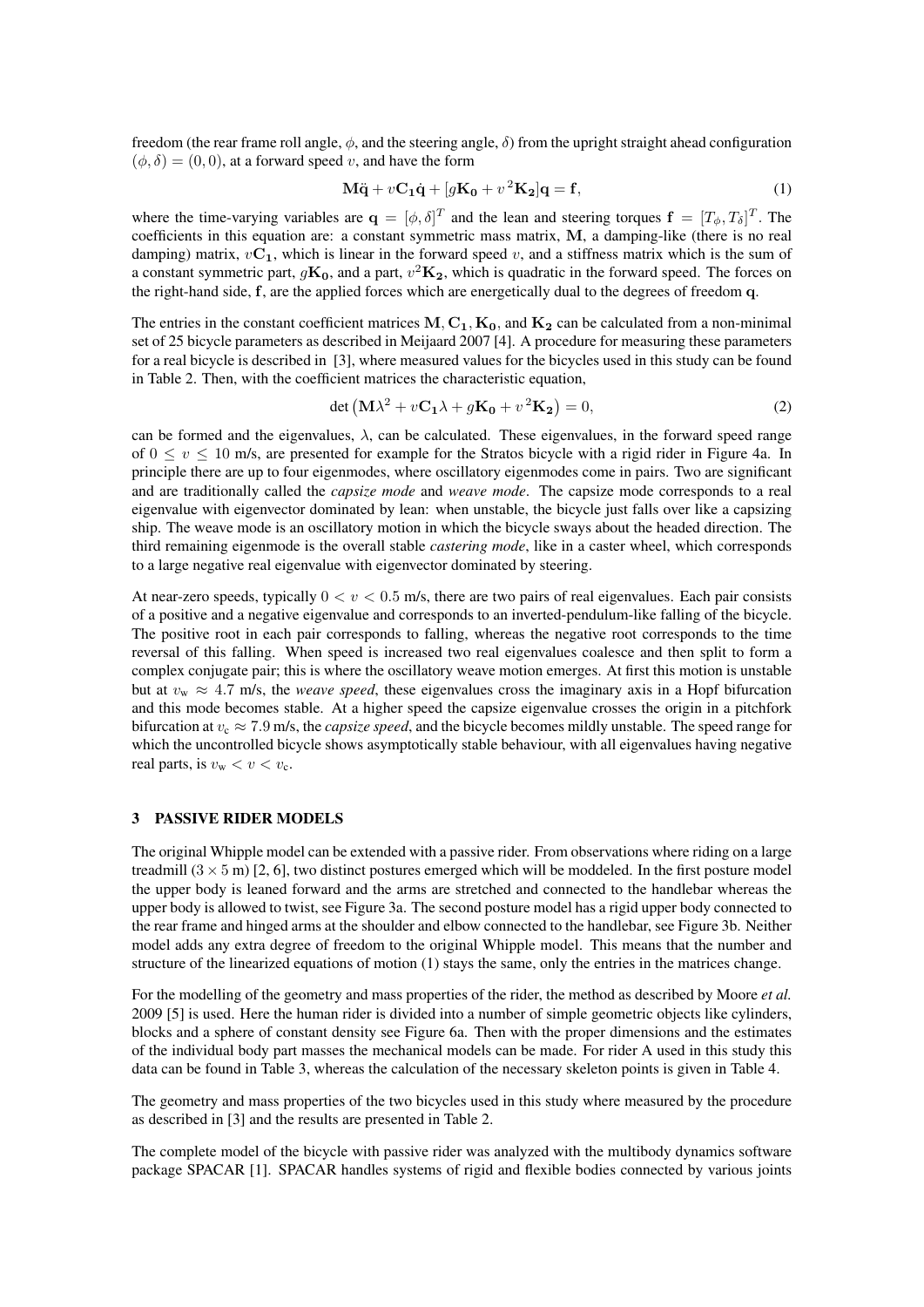

(a) Forward leaned rider, stretched arms. (b) Upright rider, flexed arms.

Figure 3: Two distinct bicycle models which include a passive rider: a) Rider with forward leaned body and stretched arms. b) Rider with upright body and flexed arms.

in both open and closed kinematic loops, and where parts may have rolling contact. SPACAR generates numerically, and solves, full non-linear dynamics equations using minimal coordinates (constraints are eliminated). SPACAR can also find the numeric coefficients for the linearized equations of motion based on a semi-analytic linearization of the non-linear equations. This technique has been used here to generate the constant coefficient matrices  $M, C_1, K_0$ , and  $K_2$  from the linearized equations of motion (1) which serve as a basis for generating the eigenvalues of the lateral motions in the desired forward speed range.

#### 3.1 FORWARD LEANED PASSIVE RIDER

In this posture model the upper body is leaned forward and the arms are stretched and connected to the handlebar, see Figure 3a. The leaned upper body is allowed to twist about its longitudinal axis when steered. The upper body also needs a pitching degree of freedom but in a first order approximation the pitching motions is zero. This also follows directly from symmetry arguments. The linearized equations of motion are derived as described above together with the eigenvalues of the lateral motions. These eigenvalues are shown in Figure 4b. For comparison the eigenvalues for a rigid rider, that is the rider is rigidly attached to the rear frame and there are no hands on the handlebar, are shown in Figure 4a.

Compared to the rigid rider solutions there are some small changes in the eigenvalues but the overall structure is still the same. Most noticeable is that the stable speed range goes up and the the frequency of the weave motion goes down. This can be explained as follows. Adding this passive rider model makes two major changes to a fully rigid rider model. The first is that the attached passive mechanism of arms and twisting upper body adds a mass moment of inertia to the steering assembly. Looking at the entries in the mass matrix this increases the diagonal mass term  $M(2, 2)$  for the steering degree of freedom  $\delta$ , from 0.25 kgm<sup>2</sup> to 0.69 kgm<sup>2</sup>. The off-diagonal terms increase slightly. The effect on the eigenvalues is that the added mass increases the weave speed and decreases the weave frequencies overall. The second change is the added stiffness to the steering assembly due to the compression forces exerted by the hands on the handlebar when leaning forward. This effects more entries in the matrices of the linearized equations of which the most noticeable are the changes in the constant symmetric stiffness matrix  $K_0$ . The diagonal term for the steering stiffness, *K*0(2*,* 2), increases from *−*6*.*8 Nm/rad to *−*3*.*2 Nm/rad and the off-diagonal terms decrease by 50 %. The effect on the eigenvalues of this increased stiffness is an increased capsize speed and an overall increase of weave frequencies. However the two effects together, result in little change compared to the rigid rider model as described above. It should also be noted that the more the direction of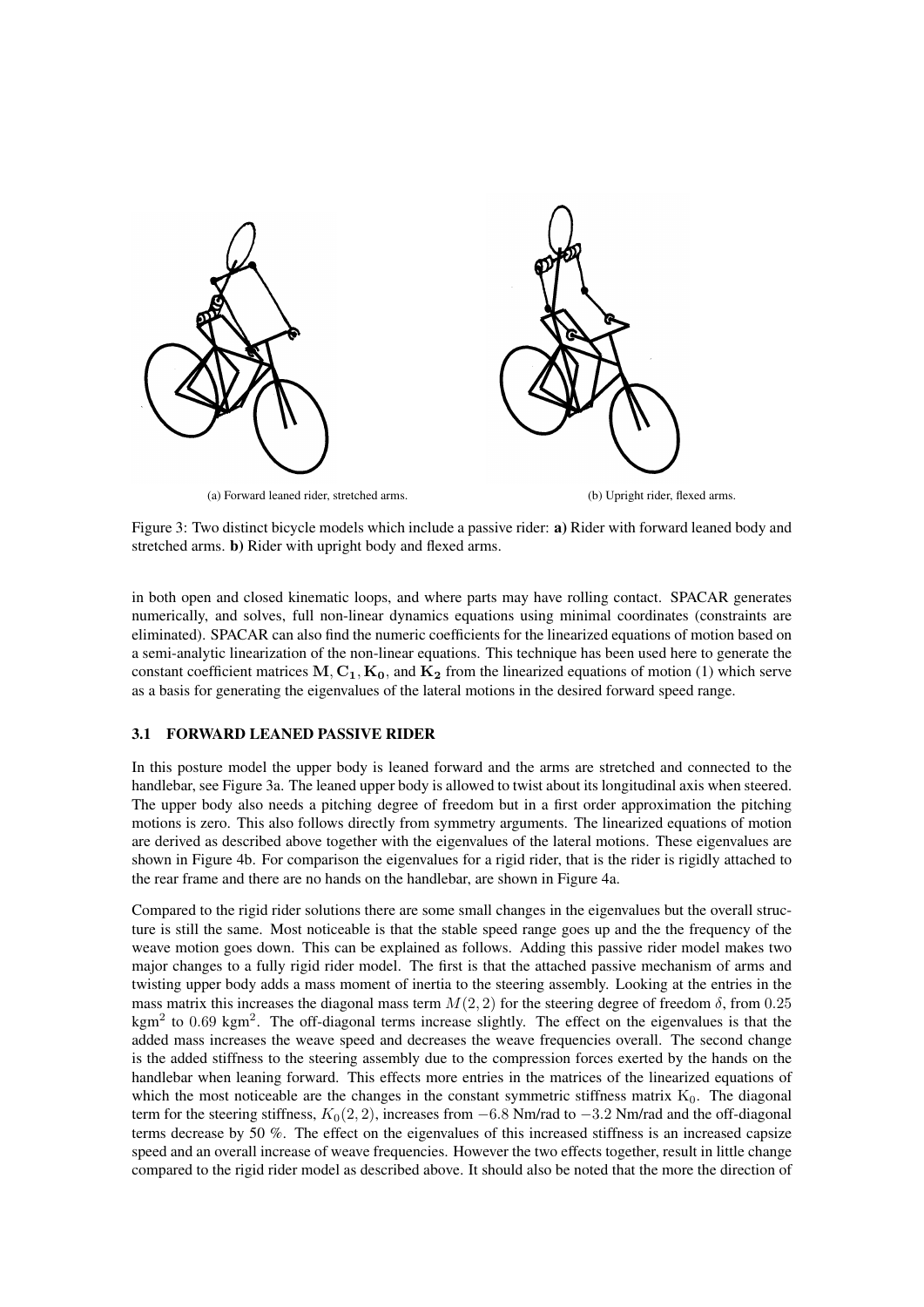



(a) Eigenvalues for the Stratos bicycle with fully rigid rider, hands-free.

(b) Eigenvalues for the Stratos bicycle with a rider with stretched arms, hands on the handle bars and a yawing upper body.

Figure 4: Eigenvalues for the lateral motions of a bicycle-rider combination with a) a fully rigid rider and hands-free; **b**) with a rider with stretched arms, hands on the handle bars and a yawing upper body according to the model from Figure 3a.





(a) Eigenvalues for the Browser bicycle with fully rigid rider and hands-free.

(b) Eigenvalues for the Browser bicycle with a rider with rigid upper body and flexed arms and hands on the handle bars.

Figure 5: Eigenvalues for the lateral motions of a bicycle-rider combination with a) a fully rigid rider and hands-free; **b**) with a rider with rigid upper body and flexed arms and hands on the handle bars according to the model from Figure 3b.

the stretched arms is parallel to the steer axis, the less is the change in the dynamics compared to the rigid rider model.

#### 3.2 UPRIGHT PASSIVE RIDER

In the upright posture the rigid upper body is connected to the rear frame and the arms are hinged at the shoulder and elbow and connected via the hands to the handlebar, see Figure 3b. The linearized equations of motion are derived as described above together with the eigenvalues of the lateral motions. These eigenvalues are shown in Figure 5b. For comparison the eigenvalues for a rigid rider, that is the rider is rigidly attached to the rear frame and there are no hands on the handlebar, are shown in Figure 5a.

Compared to the rigid rider solutions there are dramatic changes in the eigenvalue structure. The stable forward speed range has disappeared completely because the weave speed has decreased to zero and the capsize motion is always unstable. Note that the weave motion is now always stable but gets washed out by the unstable capsize. This dramatic change can be explained as follows. By adding the hinged arms to the handlebar a stable pendulum-type of oscillator has been added to the steer assembly. Although this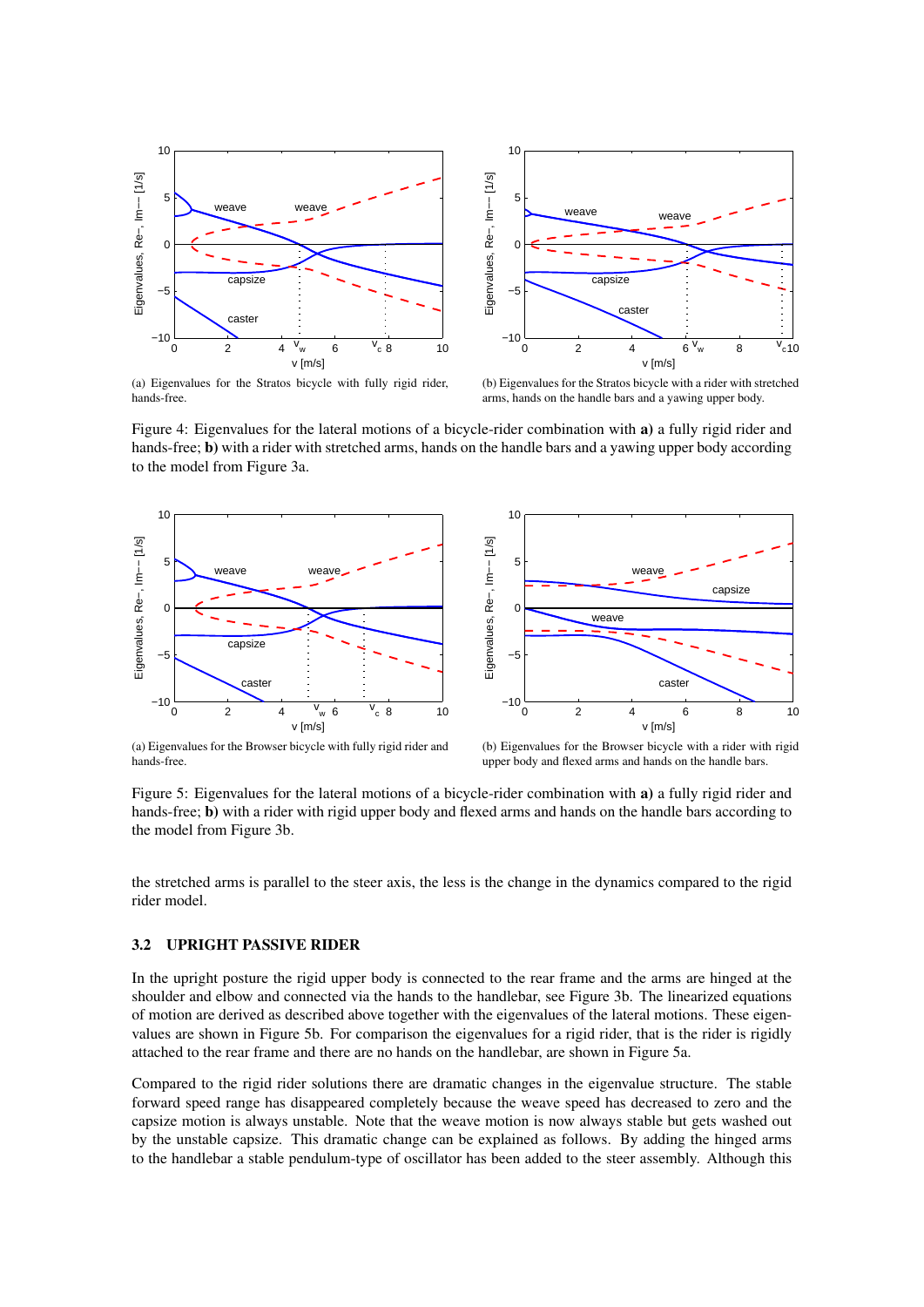oscillator stabilizes the initial unstable weave motion it kills the stable eigen-dynamics of the bicycle. The steer assembly is not able to stabilize the lateral motion by the steer-into-the fall mechanism. The added mass is most noticeable in the diagonal steering related term  $M(2, 2)$  which increases from 0.25 kgm<sup>2</sup> to 0*.*46 kgm<sup>2</sup> . More dramatic is the change in the constant symmetric stiffness matrix **K0**, here the steering related stiffness *K*0(2*,* 2) increase from an unstable *−*6*.*6 Nm/rad to a stable 2*.*3 Nm/rad, which partly explains the dramatic change in the eigenvalue structure.

## 4 CONCLUSIONS

Adding a passive upper body to the three degree of freedom Whipple model of an uncontrolled bicycle, without adding any extra degrees of freedom, can change the open-loop dynamics of the system. In the case of a forward leaned rider with stretched arms and hands on the handle bars there is little change. However, an upright rider position with flexed arms and hands on the handle bars changes the open-loop dynamics drastically and ruins the self stability of the system.

Future work is direct towards the comparison of the control effort of the human rider in both postures.

### ACKNOWLEDGEMENT

Thanks to Jason Moore for measuring the bicycles and riders during his Fulbright granted year (2008/2009) at TUDelft and thanks to Batavus for supplying the bicycles.

#### **REFERENCES**

- [1] JONKER, J. B., AND MEIJAARD, J. P. SPACAR Computer program for dynamic analysis of flexible spatial mechanisms and manipulators. In *Multibody systems handbook* (1990), W. Schiehlen, Ed., Berlin, Germany: Springer, pp. 123–143.
- [2] KOOIJMAN, J. D. G., AND SCHWAB, A. L. Some observations on human control of a bicycle. In *11th mini Conference on Vehicle System Dynamics, Identification and Anomalies (VSDIA2008), Budapest, Hungary* (Nov. 2008), I. Zobory, Ed., Budapest University of Technology and Economics, p. 8.
- [3] KOOIJMAN, J. D. G., SCHWAB, A. L., AND MEIJAARD, J. P. Experimental validation of a model of an uncontrolled bicycle. *Multibody System Dynamics 19* (2008), 115–132.
- [4] MEIJAARD, J. P., PAPADOPOULOS, J. M., RUINA, A., AND SCHWAB, A. L. Linearized dynamics equations for the balance and steer of a bicycle: a benchmark and review. *Proceedings of the Royal Society A 463* (2007), 1955–1982.
- [5] MOORE, J. K., HUBBARD, M., KOOIJMAN, J. D. G., AND SCHWAB, A. L. A method for estimating physical properties of a combined bicycle and rider. In *Proceedings of the ASME 2009 International Design Engineering Technical Conferences & Computers and Information in Engineering Conference* (DETC2009, Aug 30 – Sep 2, 2009, San Diego, CA, 2009).
- [6] MOORE, J. K., KOOIJMAN, J. D. G., AND SCHWAB, A. L. Rider motion identification during normal bicycling by means of principal component analysis. In *MULTIBODY DYNAMICS 2009, ECCOMAS Thematic Conference* (29 June–2 July 2009, Warsaw, Poland, 2009), M. W. K. Arczewski, J. Fraczek, Ed.
- [7] SCHWAB, A. L., KOOIJMAN, J. D. G., AND MEIJAARD, J. P. Some recent developments in bicycle dynamics and control. In *Fourth European Conference on Structural Control (4ECSC)* (2008), A. K. Belyaev and D. A. Indeitsev, Eds., Institute of Problems in Mechanical Engineering, Russian Academy of Sciences, pp. 695–702.
- [8] WHIPPLE, F. J. W. The stability of the motion of a bicycle. *Quarterly Journal of Pure and Applied Mathematics 30* (1899), 312–348.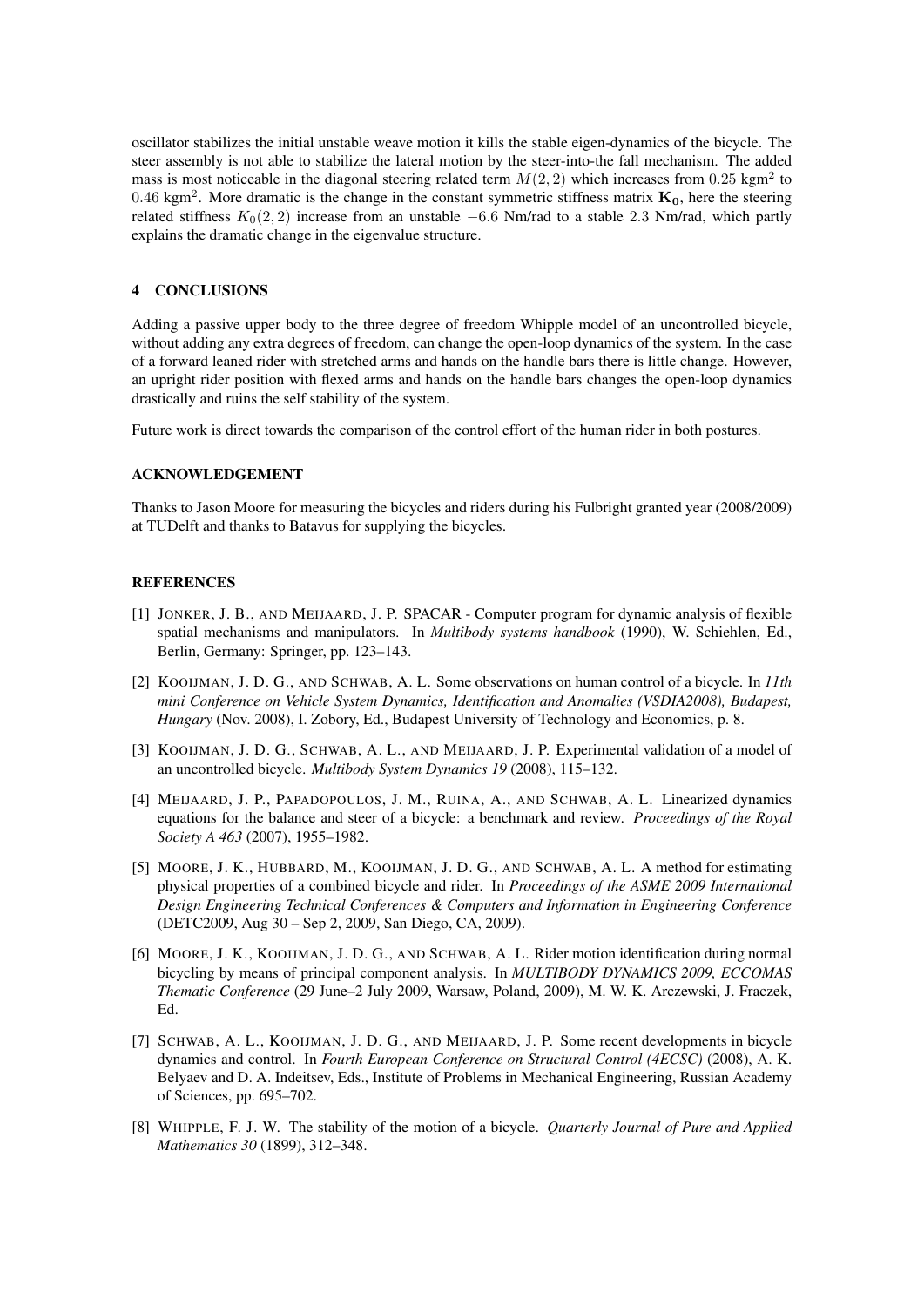## A Measured Bicycle and Rider data

This appendix summarizes the measured geometry and mass data of the bicycles and rider used. The first bicycle is the Stratos which can be characterized as a hybrid bicycle. The second bicycle is the Browser which is a standard Dutch city bicycle.



(a) Bicycle rider model with skeleton points. (b) Bicycle geometry

Figure 6: a) Bicycle rider model with skeleton points and b) bicycle geometry.

| Parameter             | <b>Symbol</b>                         | <b>Value for Stratos</b> | <b>Value for Browser</b> |
|-----------------------|---------------------------------------|--------------------------|--------------------------|
| Bottom bracket height | $h_{bb}$                              | $0.290 \text{ m}$        | $0.295 \text{ m}$        |
| Chain stay length     | $l_{cs}$                              | $0.445 \text{ m}$        | $0.460 \text{ m}$        |
| Fork length           | $l_f$                                 | $0.455 \text{ m}$        | $0.455 \text{ m}$        |
| Front hub width       | $w_{fh}$                              | $0.100 \;{\rm m}$        | $0.100 \text{ m}$        |
| Handlebar length      | $l_{hb}$                              | $-0.090$ m               | $0.190 \text{ m}$        |
| Rear hub width        | $w_{rh}$                              | $0.130 \text{ m}$        | $0.130 \text{ m}$        |
| Seat post length      | $l_{sp}$                              | $0.195 \; \mathrm{m}$    | $0.240 \text{ m}$        |
| Seat tube angle       | $\lambda_{st}$                        | $75.0^\circ$             | $68.5^\circ$             |
| Seat tube length      | $l_{st}$                              | $0.480 \text{ m}$        | $0.530 \text{ m}$        |
| Stem length           | $l_s$                                 | $0.190 \text{ m}$        | $0.250 \text{ m}$        |
| Wheel base            | W                                     |                          | see Table 1              |
| Trail                 | $\mathbf c$                           |                          | see Table 1              |
| Head tube angle       | $\lambda_{bt} = 90^{\circ} - \lambda$ |                          | see Table 1              |
| Rear wheel radius     | $r_{\rm R}$                           |                          | see Table 1              |
| Front wheel radius    | $r_{\rm F}$                           |                          | see Table 1              |
|                       |                                       |                          |                          |

Table 1: Bicycle geometry dimensions for the Stratos and the Browser bicycle according to figure 6b.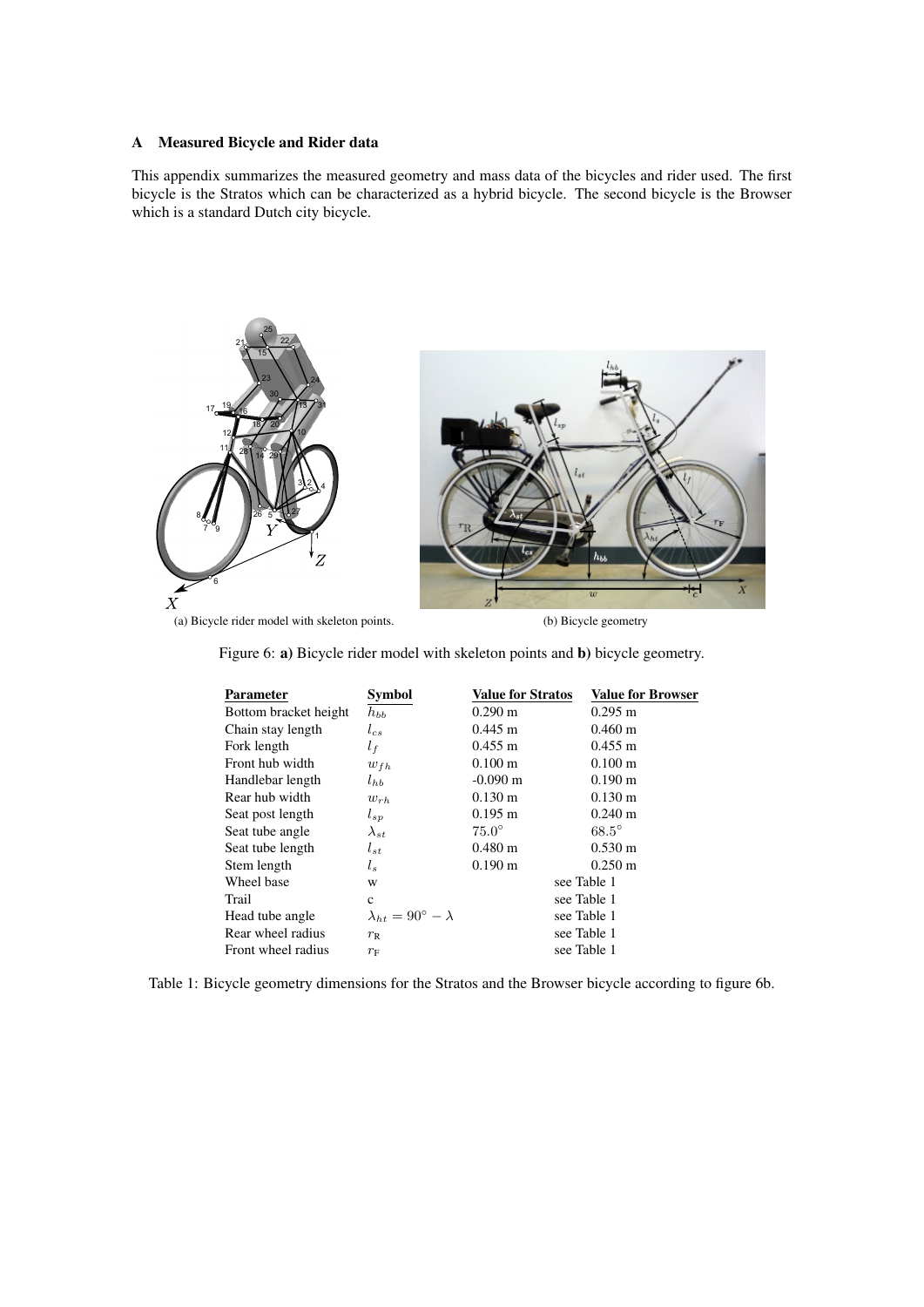| Parameter            | <b>Symbol</b>                              | <b>Value for Stratos</b>                                                                                                                                                                                                                                                                                                                                                            | <b>Value for Browser</b>            |
|----------------------|--------------------------------------------|-------------------------------------------------------------------------------------------------------------------------------------------------------------------------------------------------------------------------------------------------------------------------------------------------------------------------------------------------------------------------------------|-------------------------------------|
| Wheel base           | w                                          | $1.037 \text{ m}$                                                                                                                                                                                                                                                                                                                                                                   | $1.121 \text{ m}$                   |
| Trail                | $\boldsymbol{c}$                           | $0.0563$ m                                                                                                                                                                                                                                                                                                                                                                          | $0.0686$ m                          |
| Steer axis tilt      | $\lambda$                                  | $16.9^\circ$                                                                                                                                                                                                                                                                                                                                                                        | $22.9^\circ$                        |
| Gravity              | $\mathfrak{g}$                             | 9.81 N/kg                                                                                                                                                                                                                                                                                                                                                                           | 9.81 N/kg                           |
| Forward speed        | $\boldsymbol{\eta}$                        | various m/s                                                                                                                                                                                                                                                                                                                                                                         | various m/s                         |
| <b>Rear wheel R</b>  |                                            |                                                                                                                                                                                                                                                                                                                                                                                     |                                     |
| Radius               | $r_{\rm R}$                                | $0.338 \text{ m}$                                                                                                                                                                                                                                                                                                                                                                   | $0.341 \text{ m}$                   |
| Mass                 | $m_{\rm R}$                                | $3.96 \text{ kg}$                                                                                                                                                                                                                                                                                                                                                                   | $3.11 \text{ kg}$                   |
| Inertia              | $(I_{\mathbf{R}xx}, I_{\mathbf{R}yy})$     | $(0.0916, 0.1545)$ kgm <sup>2</sup>                                                                                                                                                                                                                                                                                                                                                 | $(0.0884, 0.1525)$ kgm <sup>2</sup> |
|                      | <b>Rear Body and frame assembly B</b>      |                                                                                                                                                                                                                                                                                                                                                                                     |                                     |
| Centre of mass       |                                            | $(x_B, z_B)$ (0.3267, -0.4825) m (0.2799, -0.5348) m<br>$m_B$ 7.22 kg 9.86 kg                                                                                                                                                                                                                                                                                                       |                                     |
| Mass                 |                                            |                                                                                                                                                                                                                                                                                                                                                                                     |                                     |
| Inertia              |                                            | ( <i>x</i> <sub>B</sub> , <i>z</i> <sub>B</sub> )<br>$m_B$<br>$\begin{bmatrix}\nI_{Bxx} & 0 & I_{Bxz} \\ 0 & I_{Byy} & 0 \\ I_{Bxz} & 0 & I_{Bzz}\n\end{bmatrix}\n\begin{bmatrix}\n0.37287 & 0 & -0.03835 \\ 0 & 0.71687 & 0 \\ -0.03835 & 0 & 0.45473\n\end{bmatrix}\n\begin{bmatrix}\n0.52714 & 0 & -0.11442 \\ 0 & 1.31761 & 0 \\ -0.11442 & 0 & 0.75920\n\end{bmatrix}$         |                                     |
|                      | <b>Front Handlebar and fork assembly H</b> |                                                                                                                                                                                                                                                                                                                                                                                     |                                     |
| Centre of mass       |                                            |                                                                                                                                                                                                                                                                                                                                                                                     |                                     |
| Mass                 |                                            | ( $x_{\rm H}$ , $z_{\rm H}$ ) (0.9089, -0.7296) m (0.8632, -0.7467) m<br>$m_{\rm H}$ 3.04 kg 3.22 kg                                                                                                                                                                                                                                                                                |                                     |
| Inertia              |                                            | $\begin{bmatrix} I_{\mathrm Hxx} & 0 & I_{\mathrm Hxy} & 0 \\ 0 & I_{\mathrm Hyy} & 0 & 0 \\ I_{\mathrm Hxz} & 0 & I_{\mathrm Hzz} \end{bmatrix} \quad \begin{bmatrix} 0.17684 & 0 & -0.02734 \\ 0 & 0.14443 & 0 \\ -0.02734 & 0 & 0.04464 \end{bmatrix} \quad \begin{bmatrix} 0.25338 & 0 & -0.07205 \\ 0 & 0.24537 & 0 \\ -0.07205 & 0 & 0.09558 \end{bmatrix}$<br>$\text{kgm}^2$ | $\text{kgm}^2$                      |
| <b>Front wheel F</b> |                                            |                                                                                                                                                                                                                                                                                                                                                                                     |                                     |
| Radius               | $r_{\rm F}$                                | $0.340 \text{ m}$                                                                                                                                                                                                                                                                                                                                                                   | $0.344 \text{ m}$                   |
| Mass                 | $m_{\rm F}$                                | 3.334 kg                                                                                                                                                                                                                                                                                                                                                                            | $2.02 \text{ kg}$                   |
| Inertia              |                                            | $(I_{\text{Rxx}}, I_{\text{Ryy}})$ (0.09387, 0.15686) kgm <sup>2</sup>                                                                                                                                                                                                                                                                                                              | $(0.0904, 0.1494)$ kgm <sup>2</sup> |

Table 2: Parameters for the Stratos and the Browser bicycle for the bicycle model from figure 2.

| Parameter               | Symbol          | Rider1                    |
|-------------------------|-----------------|---------------------------|
| Chest circumference     | $c_{ch}$        | $0.94 \text{ m}$          |
| Forward lean angle      | $\lambda_{fl}$  | $63.9^\circ$ (on Stratos) |
|                         |                 | 82.9° (on Browser)        |
| Head circumference      | $c_h$           | $0.58 \text{ m}$          |
| Hip joint to hip joint  | $l_{hh}$        | 0.26 <sub>m</sub>         |
| Lower arm circumference | $C_{Ln}$        | $0.23 \text{ m}$          |
| Lower arm length        | $l_{la}$        | $0.33 \; \mathrm{m}$      |
| Lower leg circumference | $_{\text{CLL}}$ | 0.38 <sub>m</sub>         |
| Lower leg length        | $l_{ll}$        | $0.46 \text{ m}$          |
| Shoulder to shoulder    | $l_{ss}$        | $0.44 \; \mathrm{m}$      |
| Torso length            | $l_{to}$        | $0.48 \text{ m}$          |
| Upper arm circumference | $c_{ua}$        | 0.30 <sub>m</sub>         |
| Upper arm length        | $l_{ua}$        | $0.28 \text{ m}$          |
| Upper leg circumference | $c_{ul}$        | 0.50 <sub>m</sub>         |
| Upper leg length        | $l_{ul}$        | $0.46 \text{ m}$          |
| Rider mass              | $m_{Br}$        | $72.0 \text{ kg}$         |
| Head mass               | m <sub>h</sub>  | $0.068 m_{Br}$            |
| Lower arm mass          | $m_{la}$        | $0.022 m_{Br}$            |
| Lower leg mass          | $m_{ll}$        | $0.061 m_{Br}$            |
| Torso mass              | $m_{to}$        | $0.510 m_{Br}$            |
| Upper arm mass          | $m_{ua}$        | $0.028 m_{Br}$            |
| Upper leg mass          | $m_{ul}$        | $0.100m_{Br}$             |

Table 3: Anthropomorphic data for rider A according to figure 6a.